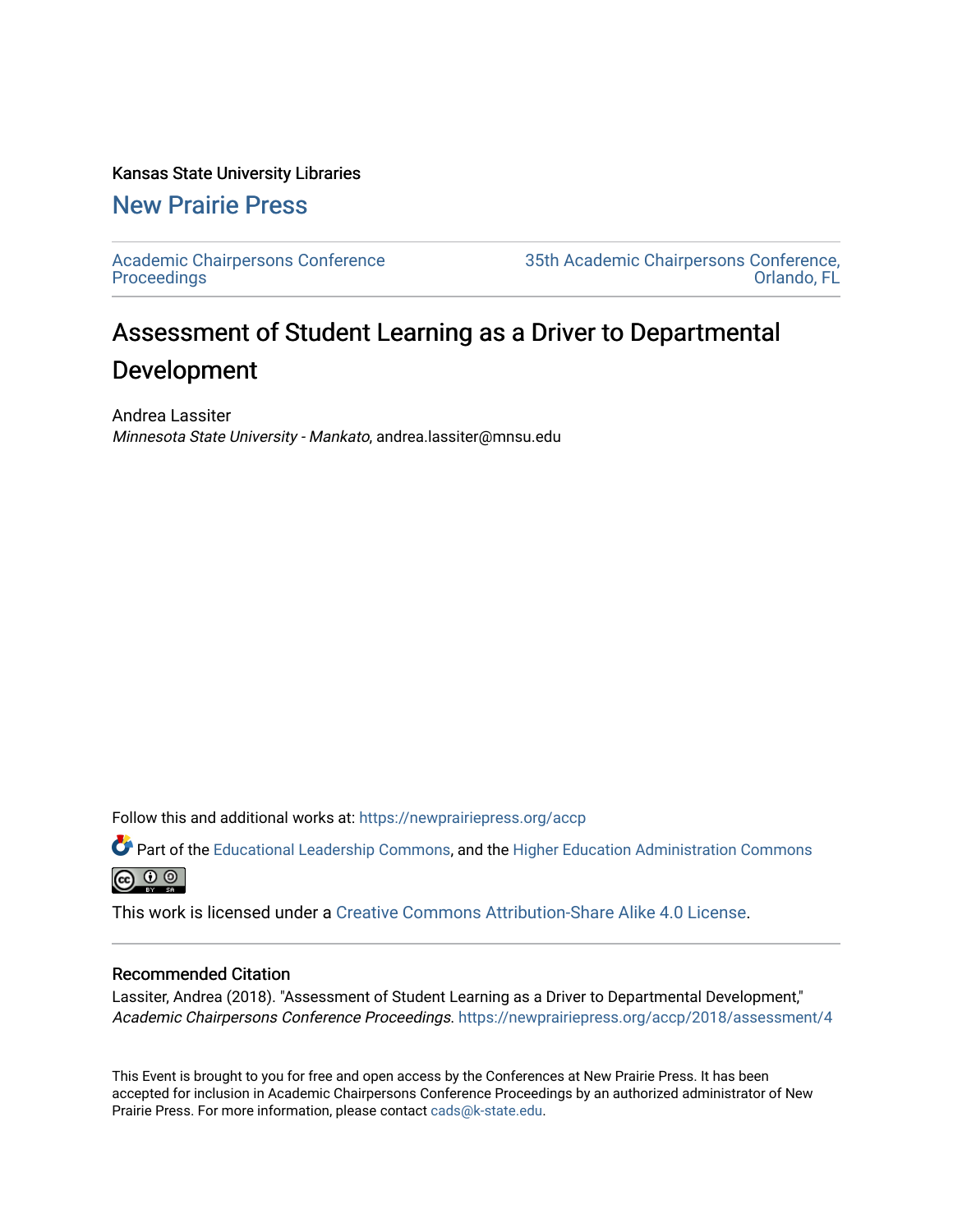#### Andi Lassiter

#### Assessment of Student Learning as a Driver to Departmental Development

Managing departmental resources, personnel staffing and development, and student learning needs, among all other duties can be challenging for academic leaders. At the intersection of these three responsibilities is an often-neglected area: broad departmental development. Certainly, seasoned chairpersons are able to negotiate many of these demands separately, and even can have a strong focus on individual faculty development, particularly for untenured faculty members. However, beyond individual faculty-member development needs, is the concern with moving a whole department forward as a high-performance team.

This session will move beyond a discussion of "what can be done to support individual faculty development" toward consideration of "how can we support broader, department growth". Consider the nature of differences in outcomes: individual faculty outcomes center on teaching effectiveness, scholarship/research, and service; whole departmental outcomes include criteria such as meeting student learning goals, graduation rates, and credit hour production. Higher-order development has the potential to create lasting culture change and can help a department attain its departmental-level goals. This session will focus on ways that chairpersons can offer departmental-level development initiatives.

A session on using assessment as a means of broader department culture change during the 2016 Academic Department Chairpersons conference prompted this proposal. Participant discussion in that session pointed out the challenge new chairs are faced with as they need to consider how to facilitate developmental growth and learning across individuals and within a team setting. Such a shift in levels of analysis can be tricky to navigate; yet, departments with a strong focus on development may do a better job on closing the loop on assessment of student learning. 'Closing the loop' refers to the difficulty in using assessment results to drive improvement, which has been a problem for many departments and institutions (Banta, 2009).

Content for this session will draw from the employee development literatures used in corporate human resource management fields (e.g., Noe, 2010; McCauley, 2006), and from team-based training literature in industrial-organizational psychology (Kozlowski & Salas, 2010). These sources outlines considerations for the development process and for leading team effectiveness. The session will present basic development planning process guidelines for chairs to consider:

- Opportunity: How does the department need to improve?
- Motivation: Are faculty willing to invest the time and energy to develop?
- Goal identification: What do we want to develop?
- Criteria: How will we know we are making progress?
- Actions: What is needed to be done to reach the development goal?
- Accountability: What is the timeframe and how can we keep others on track toward progress?

A brief case study and discussion questions will help prompt audience participation. Discussion will include a description of what our department has experienced in broader department-level development planning and goal attainment. Regular attention to development planning, with an eye toward student learning goals, can help a department keep efforts focused on their most central goals.